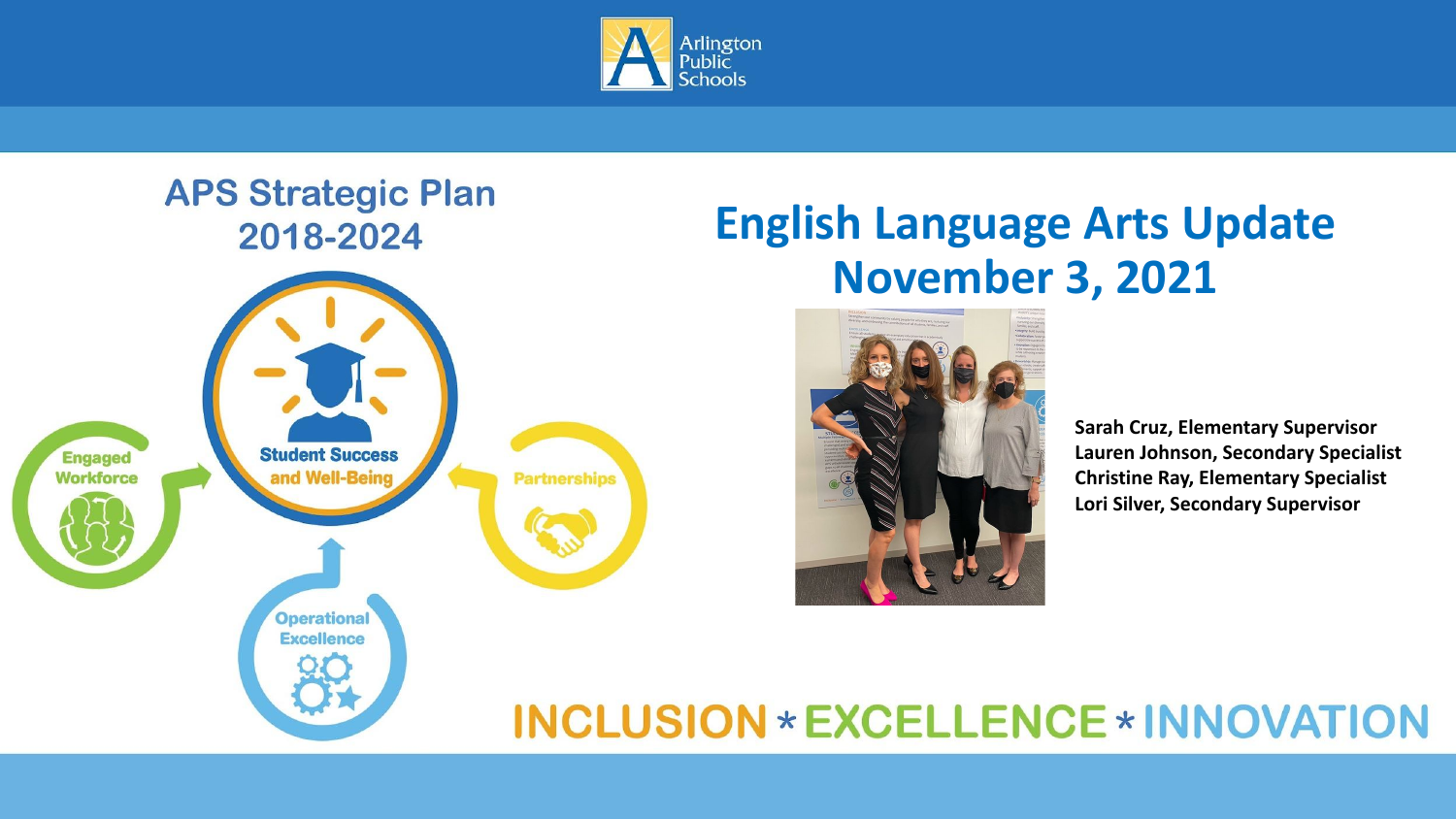

**History of Program - Necessity of Change** 

**Update: ELA Office Vision**

**K-12 Strategic Focus Areas:**

- **• Assessments**
- **• Curriculum and Instruction**
- **• Professional Learning**
- **• Resources**
- **• Collaboration and Communication**

**Priorities for Literacy in APS**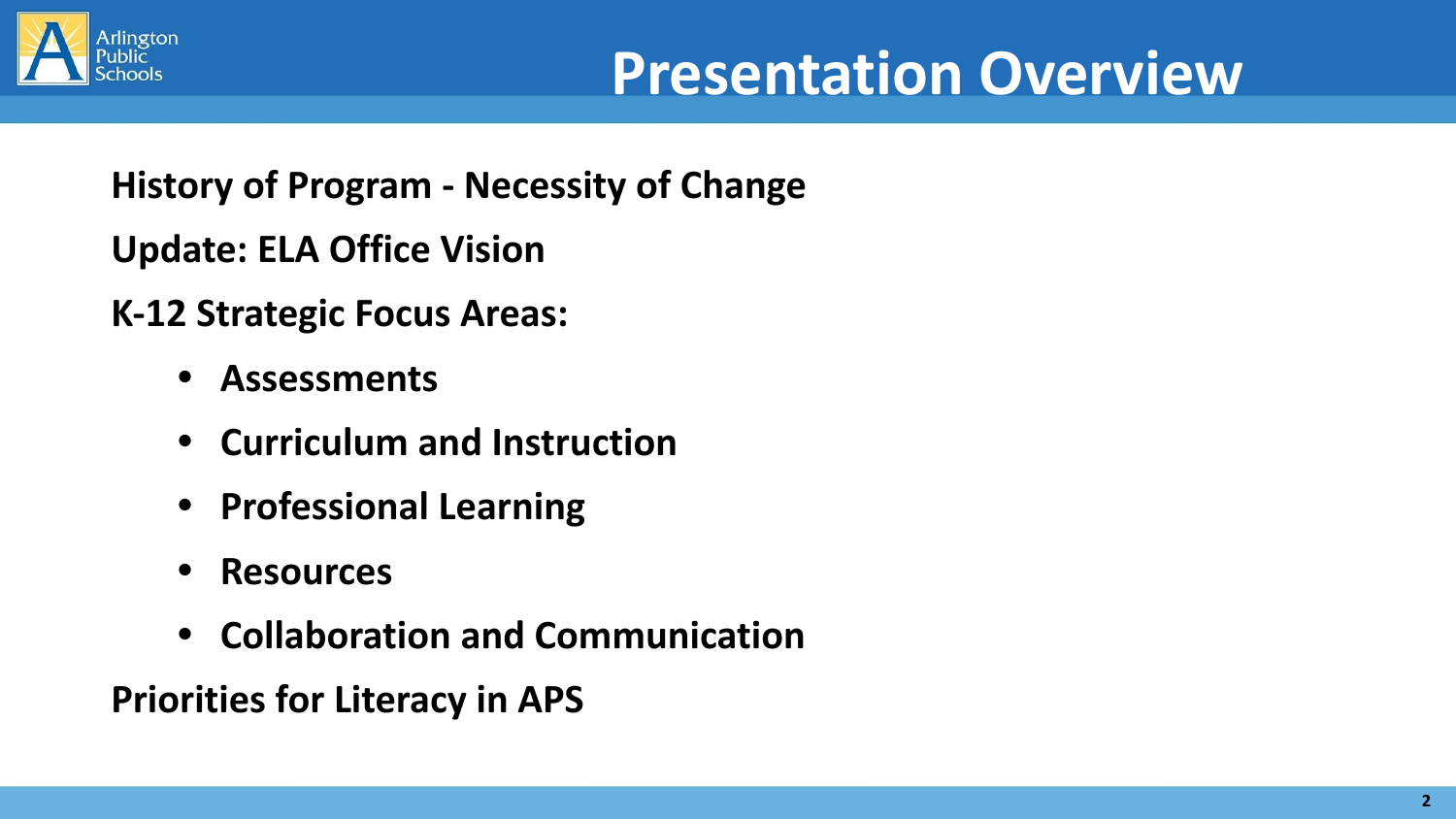



**Student Success**

# **5 Years - Limited and Declining Growth in Literacy for APS Students**

- •Over time, reading screeners (PALS/RI) demonstrated limited growth in students meeting reading benchmarks.
- Standards of Learning (SOL) assessments demonstrated long-term declining trends in pass rates in reading and writing for opportunity gap students when compared to their APS peers.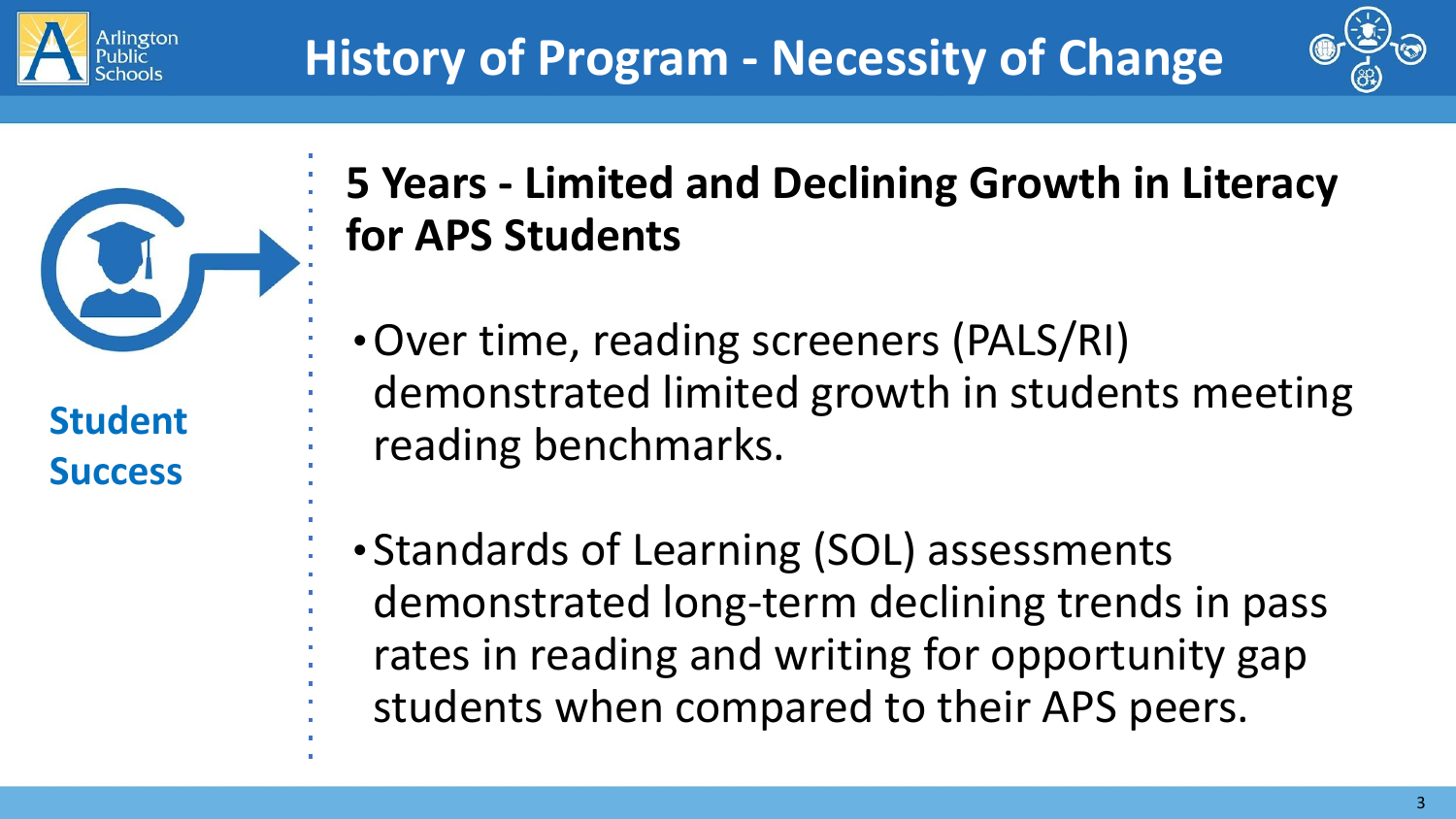

**Student** 

**Success**



- **5 Years Limited and Declining Growth in Literacy**
	- More elementary students identified as requiring interventions as they progress, by grade level.
	- Previously allocated resources demonstrated to be lacking in efficacy based upon recent research.
		- Resources required major revisions and supports to meet instructional needs of students.
		- When analyzed and critiqued nationally and within APS, resources did not promote
			- evidence-based practices.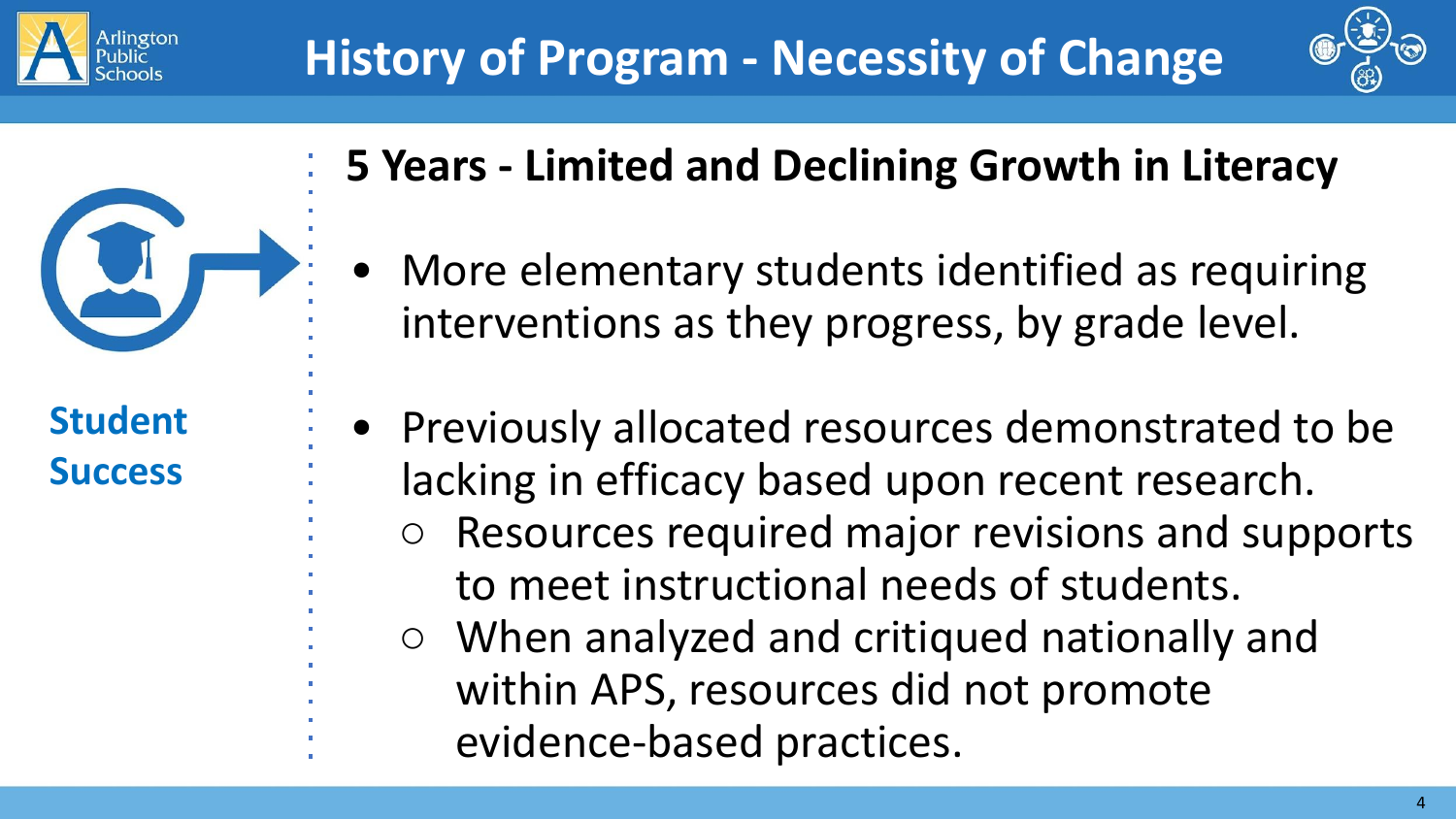



The ELA Office serves to provide:

- **Visioning** and **guidance** regarding a district-wide standardized baseline of high quality instruction for all APS students, with **provisioning** of evidence-based resources.
- A **guaranteed** and **viable written ELA curriculum** to meet the instructional needs of all students, grades K-12.
- A **synchronized calendar** for formative and summative assessments, pacing of core instruction, and implementation of interventions across grades K-12.
- **Guidance for data cycles** to include continual monitoring of instruction and student performance, with a focus on improvement of learning outcomes.
- A focus on **equity** for our students through high-quality instructional opportunities aligned with evidence-based practices.
- **Collaboration for strategic planning** and implementation of division goals alongside other departments, offices, and schools across APS.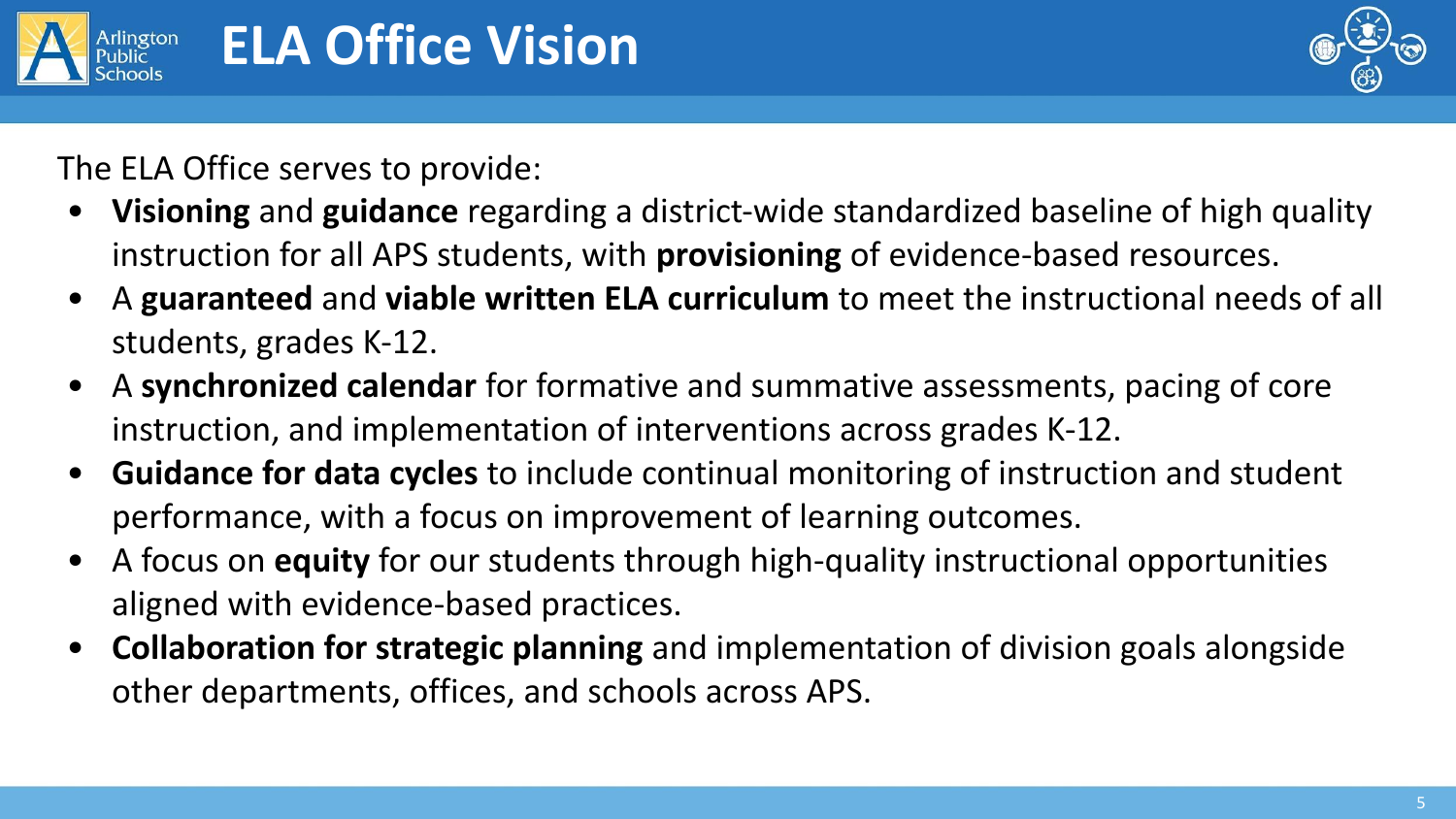

# **ELA Strategic Focus Areas**





Utilize assessments and their outcome data to guide decision-making.



Create, purchase and implement rigorous curriculum for literacy mastery.



Provide guidance to educators about effective core instruction.



**Learning**

Engage workforce in professional learning focused on ELA initiatives and areas for academic growth.



Provision schools with all necessary resources for ELA core curriculum and instruction.



**Resources Communication and Collaboration**

> Partner with all stakeholders to align and promote literacy goals and initiatives.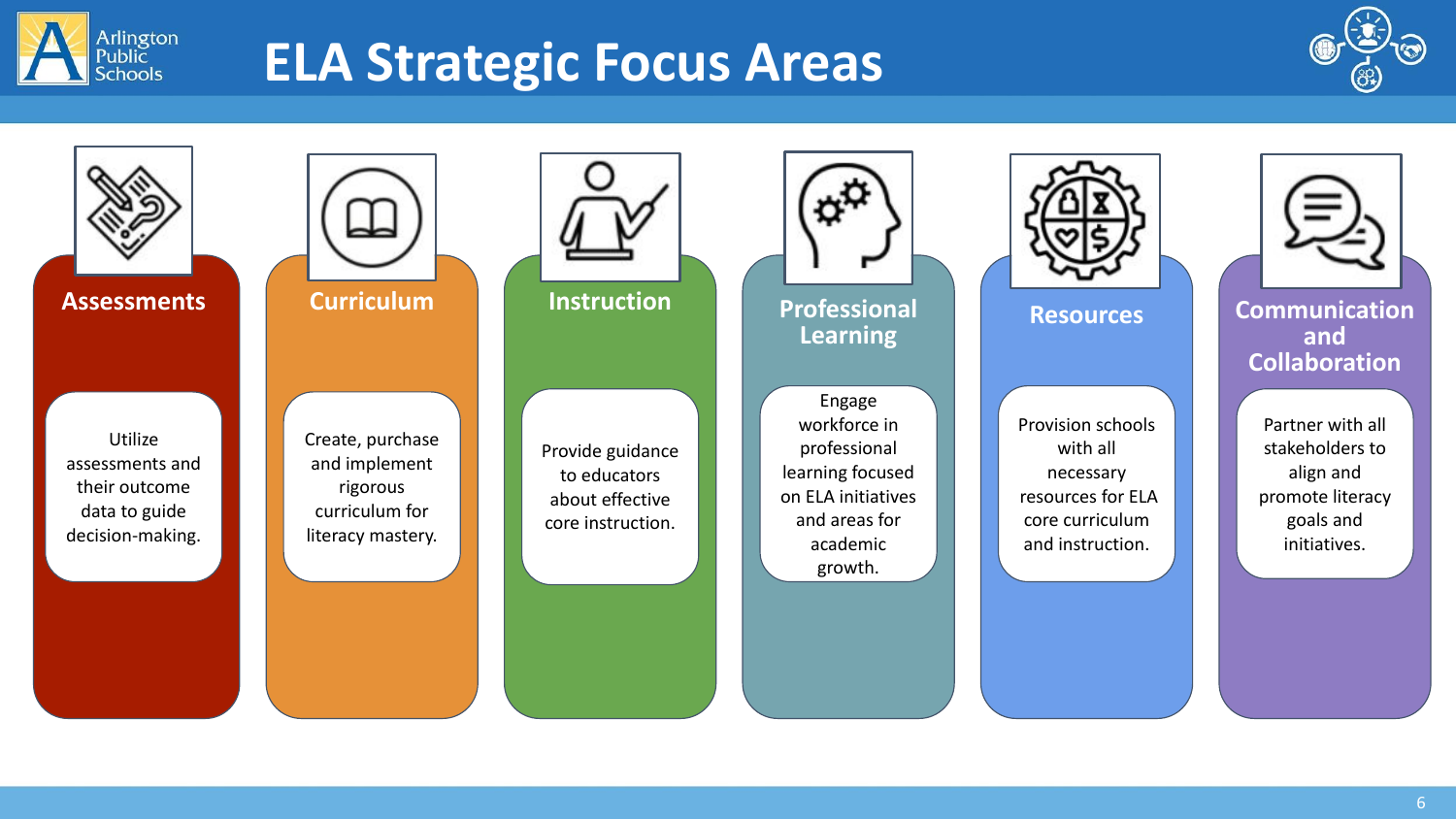

## **Assessments:**

**Outcomes**





- ❖ Provide measurement of student progress three times a year
- ❖ Provide data for School Plans
- ❖ Engage schools and grade levels in formative and summative data cycles to examine effectiveness of core instruction as well as interventions
- ❖ Inform programmatic decisions with attention to opportunity gap group student progress
- $\bullet$  Engage in instructional progress monitoring at the student, grade, school, and division levels
- ❖ Create portfolio-based assessments for student writing (9th grade cohort for SY21-22)
- ❖ Identify students requiring intervention as early and efficiently as possible
- ❖ Support Grading for Equity initiatives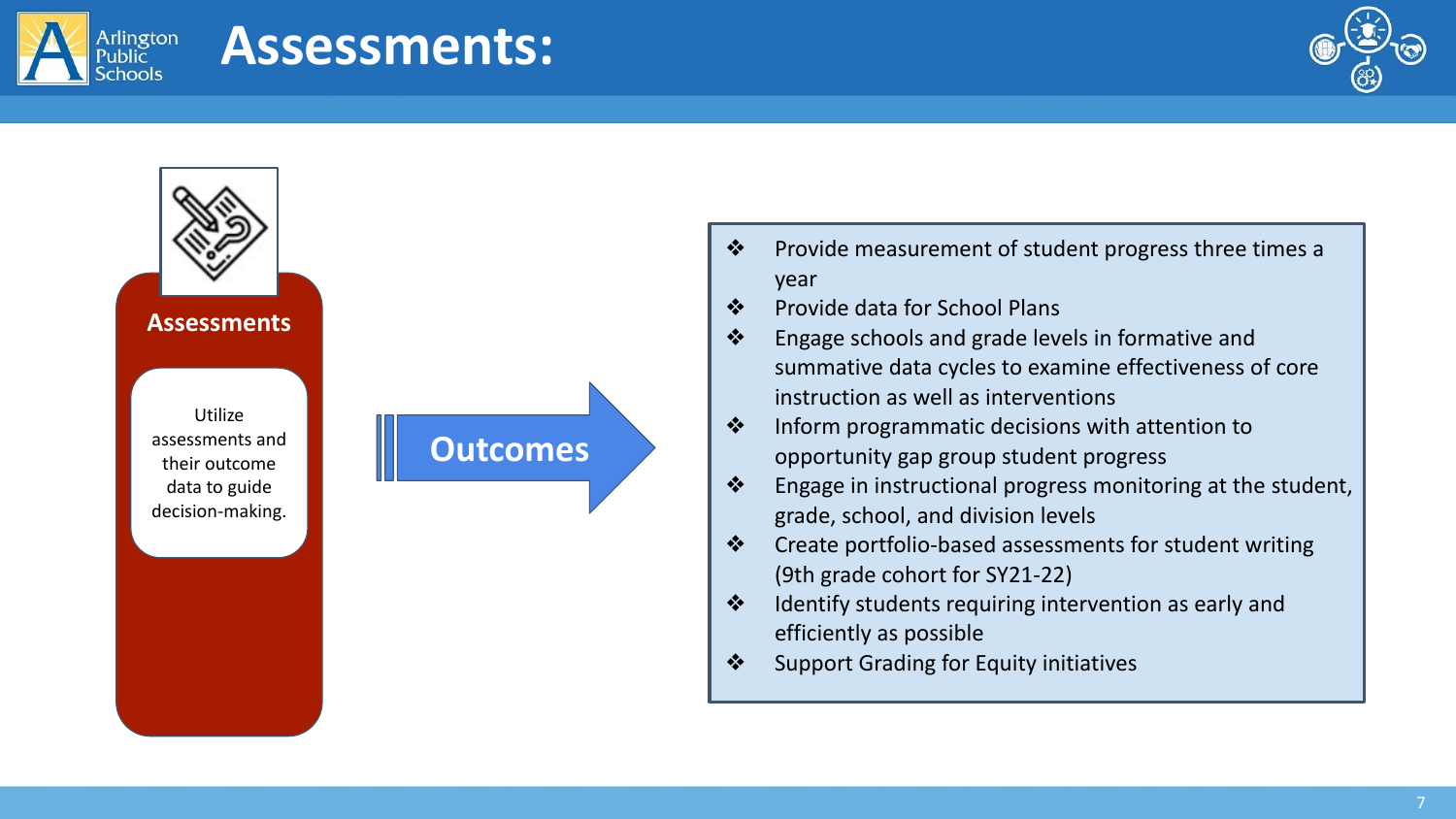



**Curriculum:**



- ❖ Align curriculum documents to science of reading and evidence-based practices for student developmental levels as well as grade levels
- ❖ Include best practices of instruction to align with new APS resources
- ❖ Include guidance documents for educators regarding specific elements of instruction (for example, using interactive read alouds)
- ❖ Revise secondary curriculum documents to include alignment to evidenced-based reading and writing practices; inclusion of reading strategies content
- ❖ Align curriculum to APS's initiatives of utilizing the Culturally Responsive Framework (work in progress)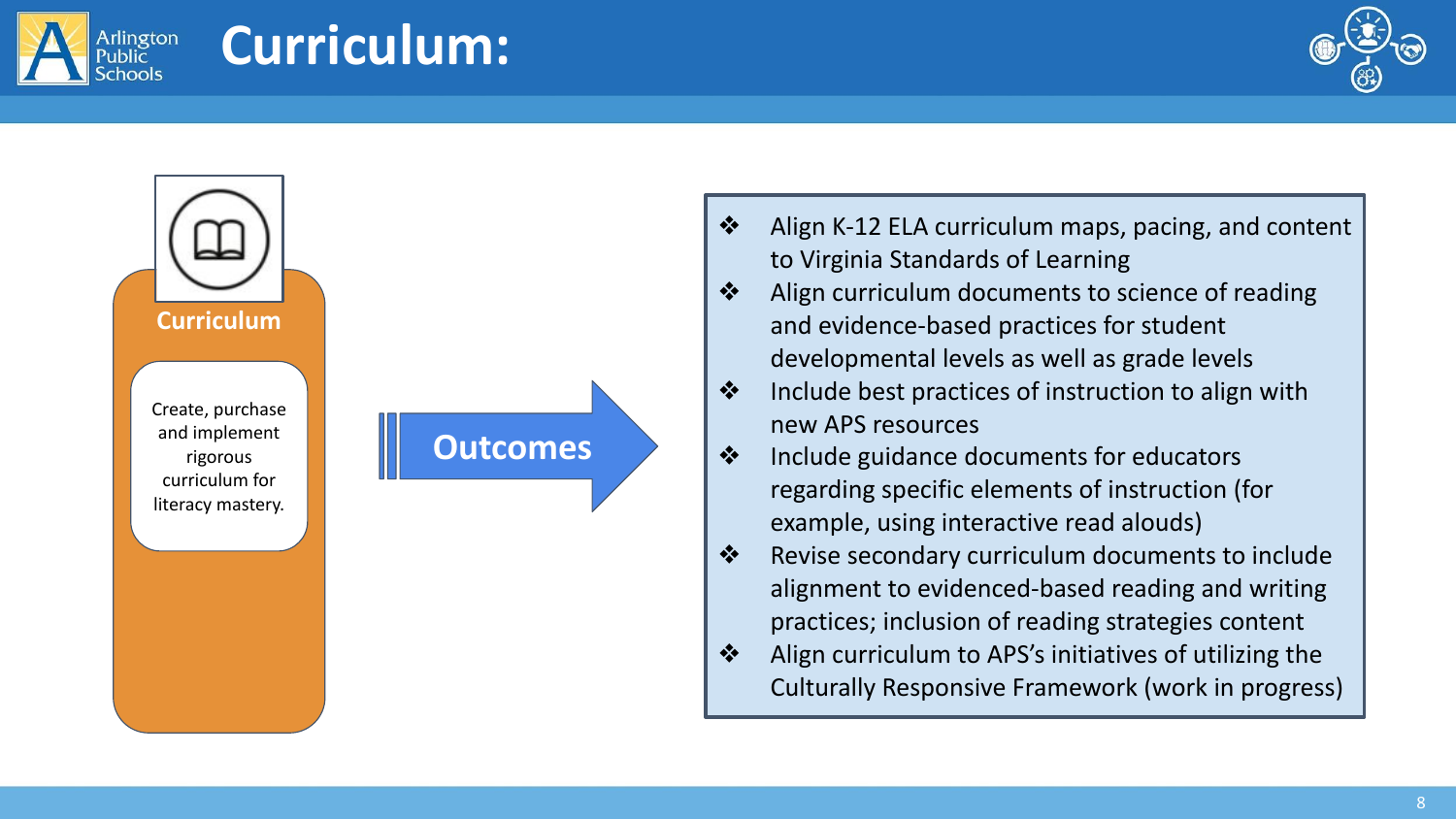





**Instruction:**

- ❖ Create cohesive K-12 instructional framework, for reading and writing (in progress)
- ❖ Increase teacher instructional efficacy and content knowledge base in areas of literacy
- ❖ Promote consistent expectations for high quality instruction across grade levels
- ❖ Integrate Culturally Responsive Framework (in progress)
- ❖ Promote equitable grading practices as a component of instructional monitoring
- ❖ Promote teaching practices aligned to evidence-based methods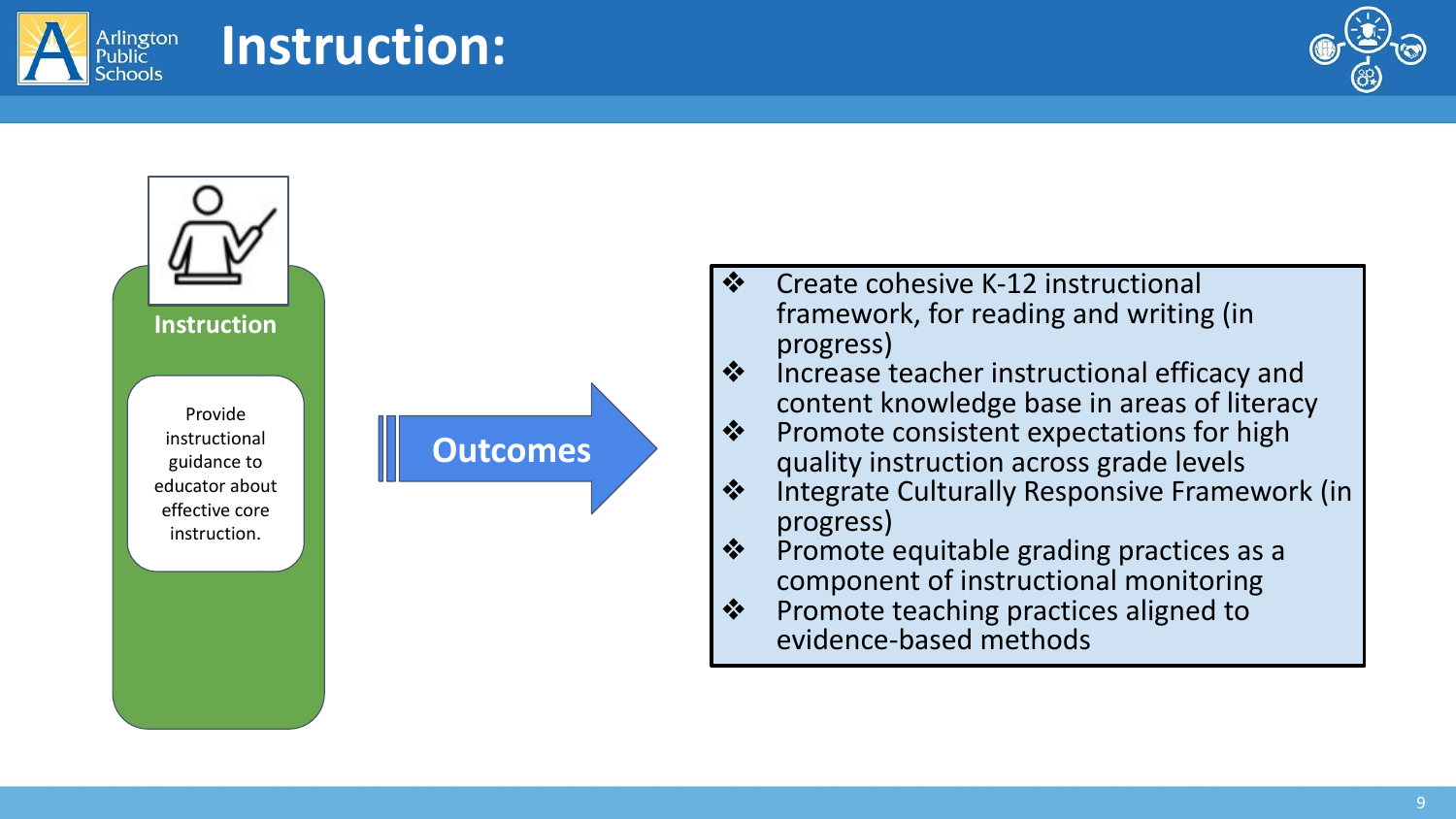

# **Professional Learning:**







#### **New Literacy Initiatives**

- ❖ Assessment measures DIBELS (New for K-2)
- ❖ LETRS for Administrators
- ❖ LETRS Cohorts (reading specialist, EL cohort, APS cohort)
- ❖ 95 Phonics Core training (K-3)
- ❖ Science of Reading (K-12)
- ❖ K-2 reading curriculum
- ❖ Implementing grading practices to support equity in ELA classrooms
- ❖ 9th grade performance based assessments
- ❖ Secondary Content Countywides Using formative assessments to guide instruction; the data analysis cycle

Year 2: Lexia Core5 and PowerUp (K-12)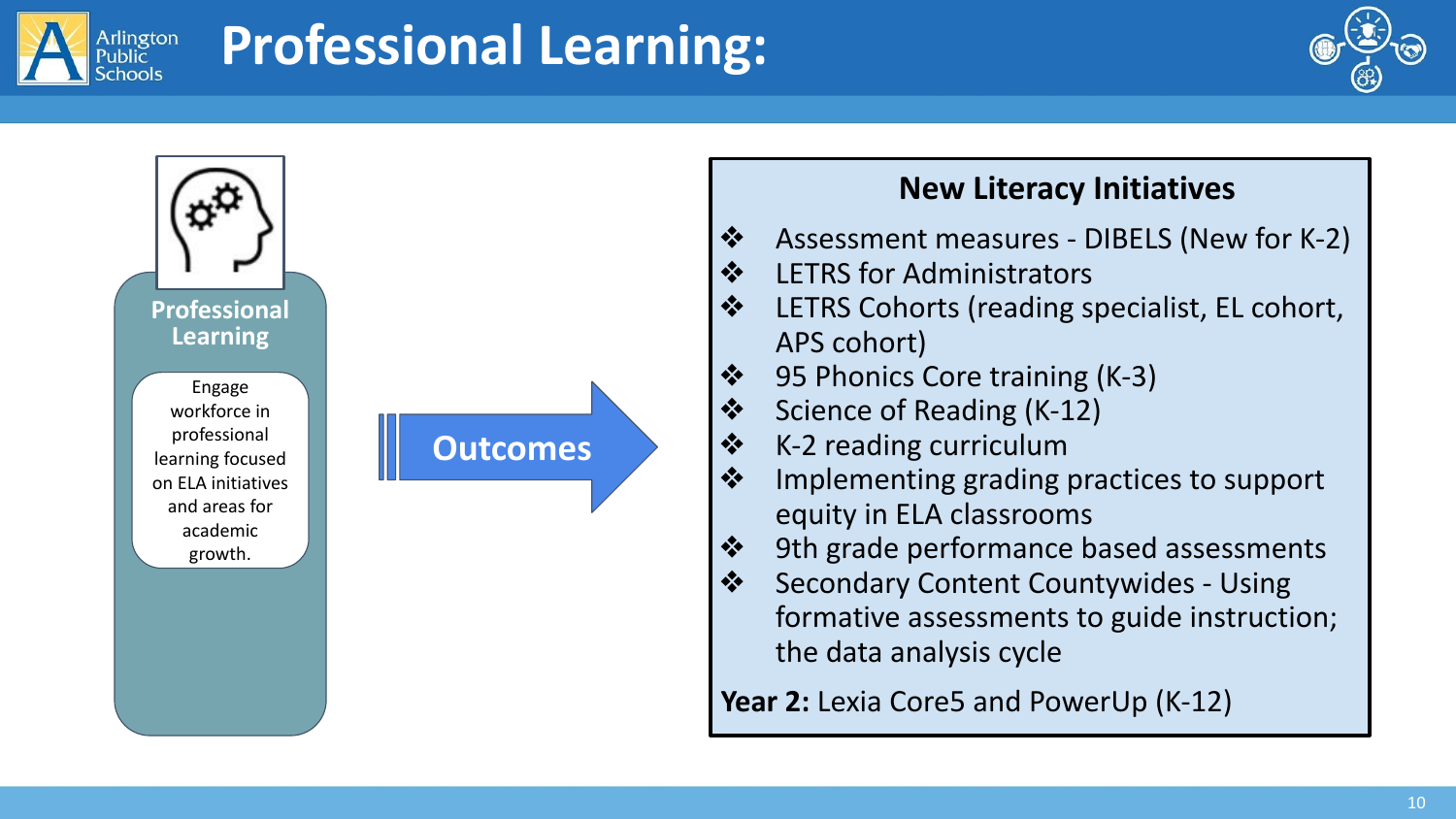





**Resources:**

Provisioning schools with:

# ❖ Decodables<br>❖ Interactive r

- Interactive read aloud texts
- ❖ 95 Phonics Core/Fundations (K-3)<br>❖ Lexia: Core5 and PowerUp (K-12)
- **❖** Lexia: Core5 and PowerUp (K-12)<br>❖ Step Up to Writing (K-12)
- ❖ Step Up to Writing (K-12)<br>❖ NoRedInk (9-12)
- ❖ NoRedInk (9-12)<br>❖ Newsela (6-12)
- ❖ Newsela (6-12)

# Moving forward:<br>  $\bullet$  Resource allo

- ❖ Resource allocation process (RFP)<br>❖ Plan for provisioning and undating
- Plan for provisioning and updating secondary texts for book rooms and classroom libraries with focus on culturally responsive instruction.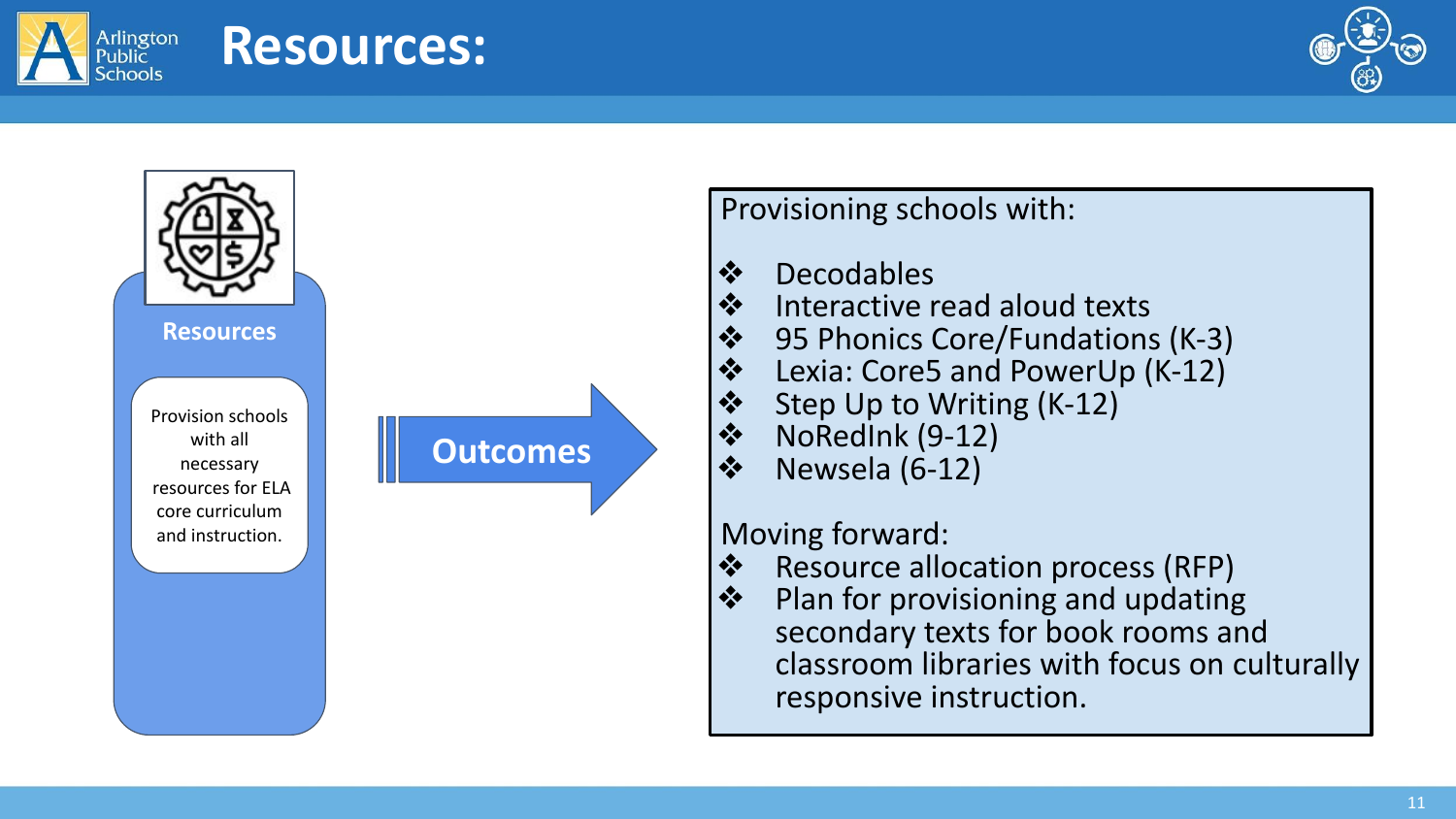



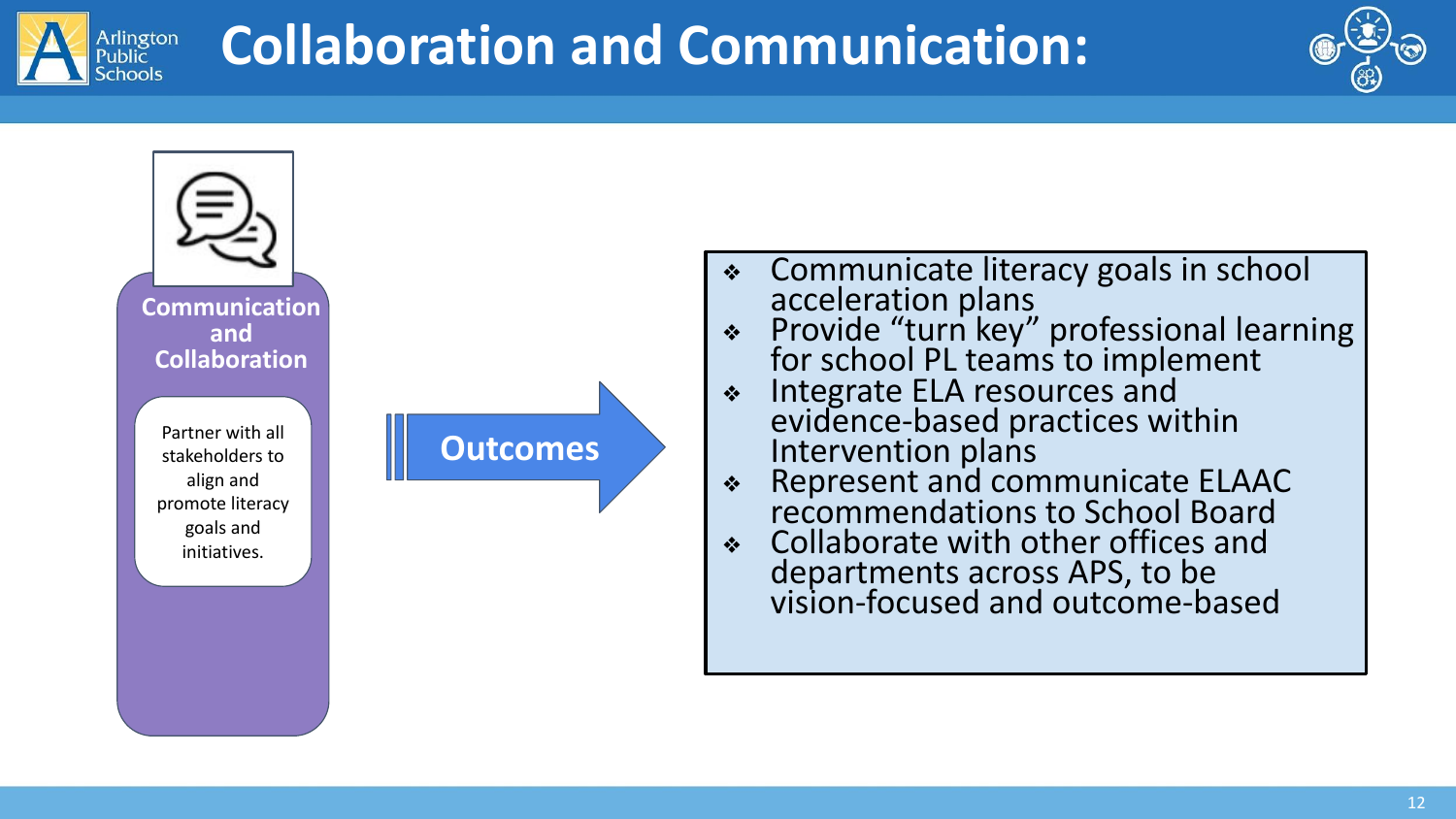![](_page_12_Picture_0.jpeg)

**ELA Priorities**

![](_page_12_Picture_1.jpeg)

- 1. **Professional Learning** Consideration of ELA priorities when scheduling year long division-wide professional learning.
- 2. **Funding and Resource Allocation** Provide support for future proposed increases in budget allocations for instructional resources. Please note: The ELA Office provides pre-K-12 resources and professional learning for Early Childhood, Special Education, and English Learner educators alongside general education staff and reading specialists.
- 3. **Staffing**  Allocation of positions for dedicated literacy coaches (K-12) for SY22-23 to effectively provision schools for our professional learning model; increase numbers of secondary English teachers to reduce class sizes.
- 4. **Collaboration**  Collaboration between departments, offices, and schools with literacy as a priority, with time to discuss problems of practice and formulate collaborative solutions.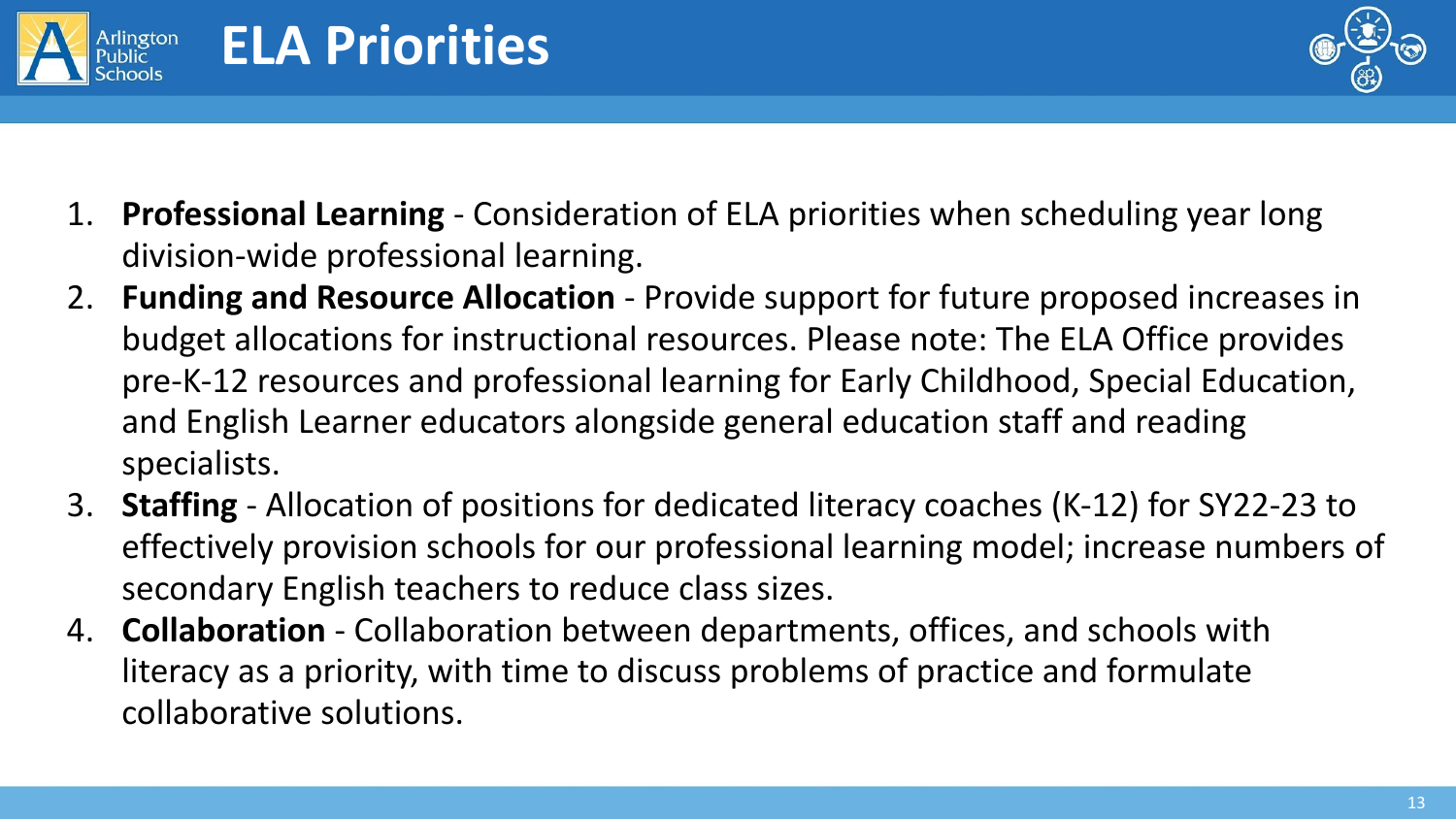# **ELA at Work - Elementary**

## **Literacy Initiatives**

- *Implementing* Assessment to measure foundational reading - DIBELS for K-2
- *● Implementing* Interactive Read Alouds to replace Lucy Calkins Reading Units of Study for K-2
- *● Implementing* structured literacy curriculum resource to address phonics needs in grades K-3
- *Implementing* resource to build morphology and word analysis in grades 4-5
- Continued implementation digital access to Lexia Core5 adaptive learning in grades K-5

![](_page_13_Picture_9.jpeg)

![](_page_13_Picture_10.jpeg)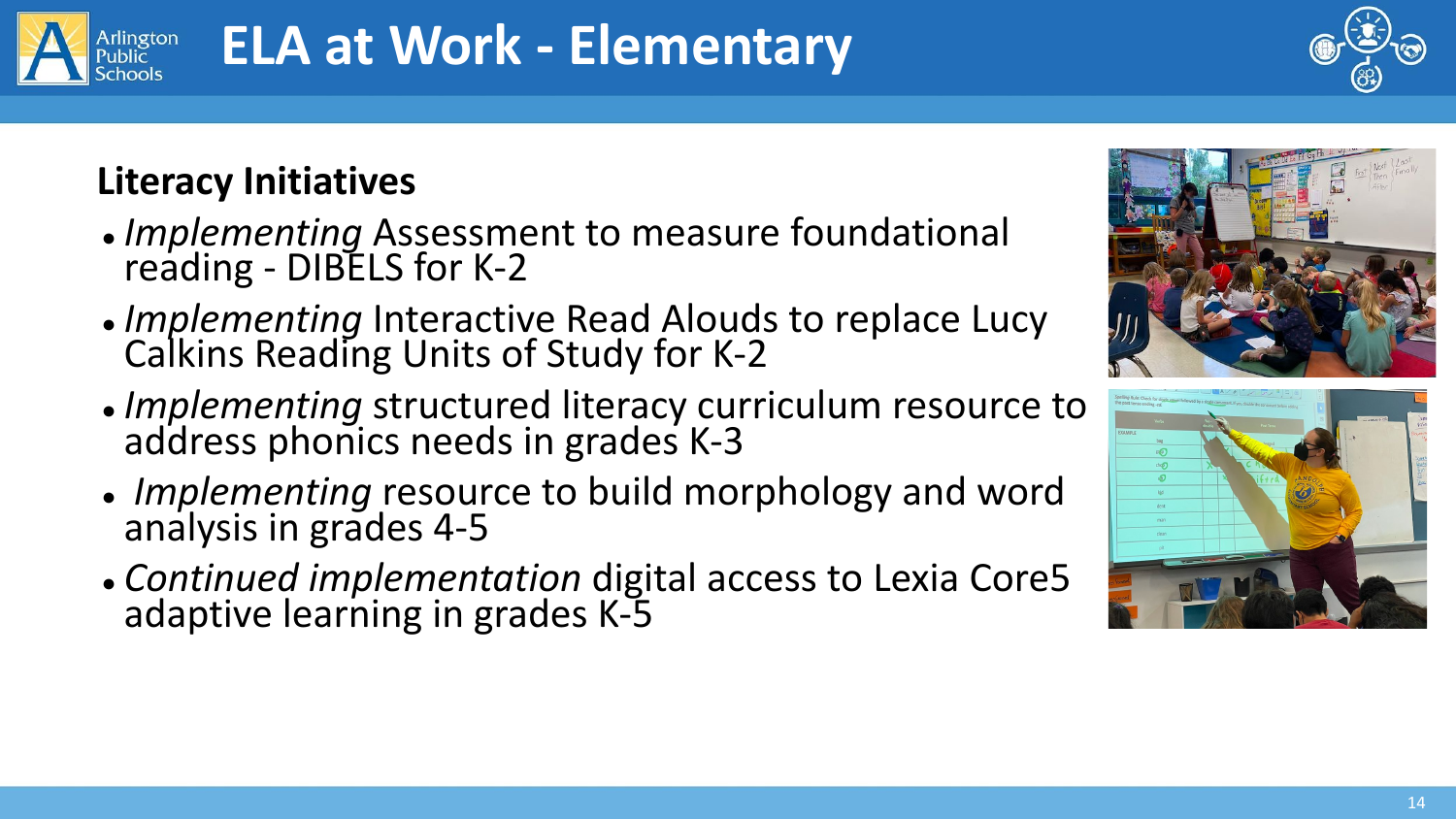# **ELA at Work - Secondary**

![](_page_14_Picture_2.jpeg)

#### **Literacy Initiatives**

- *Implementing and facilitating* the Performance Based Assessment Writing Porfolio, starting for 9th Grade (SY21-22):
	- Using rubrics to assess/score writing
	- Unpacking writing standards
	- Providing meaningful feedback to students
	- Aligning and surpassing VDOE expectations for writing
- *Continued implementation* of digital access to Lexia PowerUp adaptive learning in grades 6-8, *new implementation* for grades 9-12.
- *Facilitating* and d*elivering* professional learning to secondary teachers on:
	- Effective implementation of Lexia PowerUp
	- Using equitable grading practices in the ELA classroom
	- Using results of formative assessments to guide ELA instruction
	- Engaging in continual data analysis to progress monitoring student learning
	- $\circ$  Evidence-based practices for the instruction of writing
	- The science of reading and writing as they apply to secondary students' developmental learning needs

![](_page_14_Picture_17.jpeg)

![](_page_14_Picture_18.jpeg)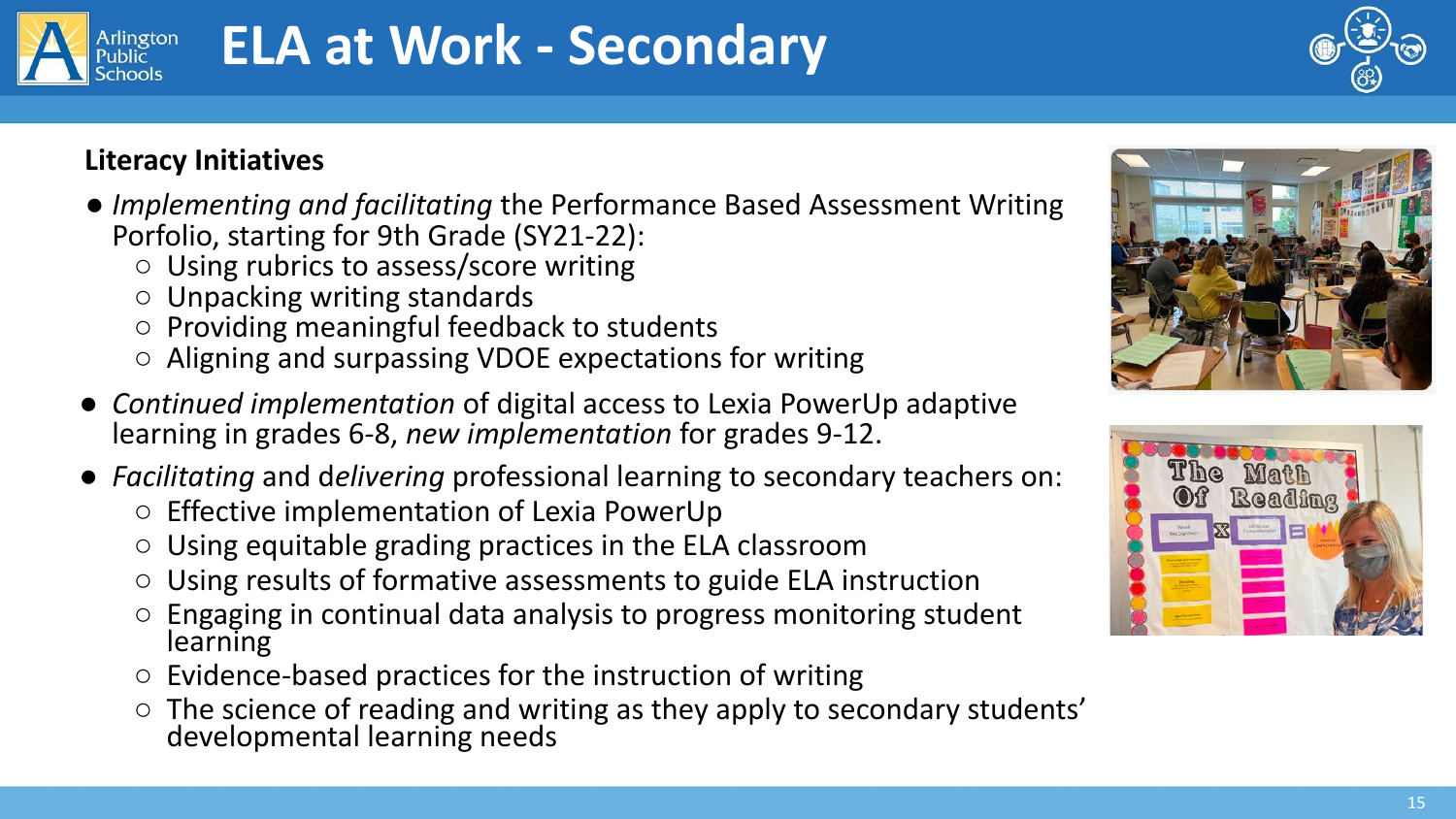# **ELA Professional Learning - Elementary**

- 412 K-2 teachers trained to administer *New* literacy assessment
- 777 K-3 teachers trained in *New* Core Phonics program K-3 and currently implementing
- 240 teachers trained in Science of Reading Research on October 11the (includes secondary teachers)
- 55 reading specialists trained in science of reading on October 20th
- LETRS for Administrators in July/August and on-going (60 participants)
- LETRS Cohorts (reading specialist, EL cohort, APS cohort) June-May (includes secondary teachers/interventionists)

![](_page_15_Picture_8.jpeg)

![](_page_15_Picture_9.jpeg)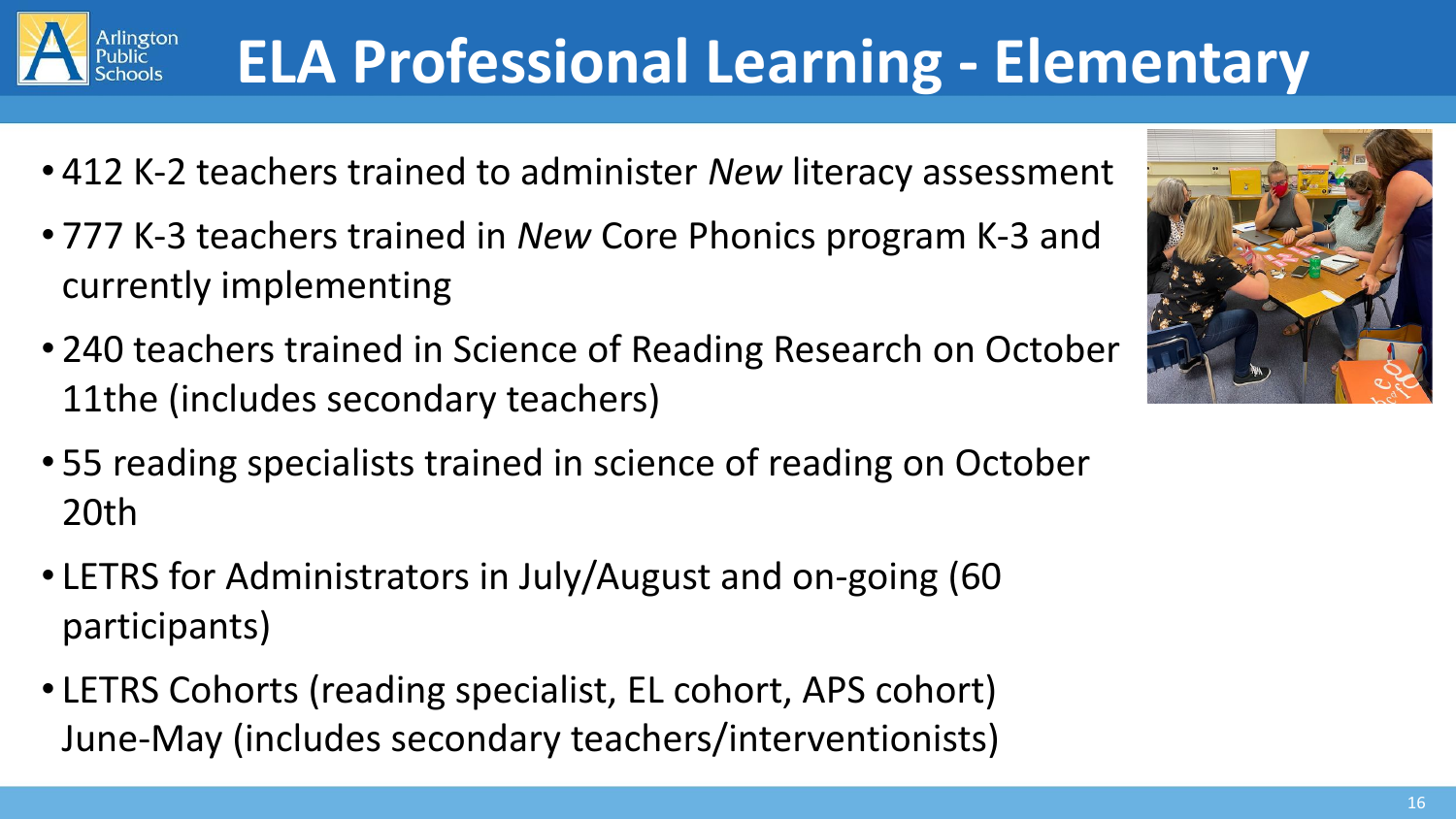![](_page_16_Picture_0.jpeg)

- 132 teachers trained in Implementing Grading Practices to Support Equity in the ELA Classroom (on October 11th)
- All ELA teachers/interventionists are participating in ongoing monthly content countywide meetings, with yearlong focus on examination of student data and use of formative assessments (~160 teachers)
- Performance Based Assessments in Writing (scheduled for Nov. 3rd) and on-going for three years; building high school writing portfolios
- A focus on secondary writing to include:
	- Resources: The Writing Revolution, Step Up to Writing, NoRedInk, Newsela, Mastery Connect
	- Topics: Using rubrics to assess writing, giving student feedback, surpassing VDOE expectations for writing